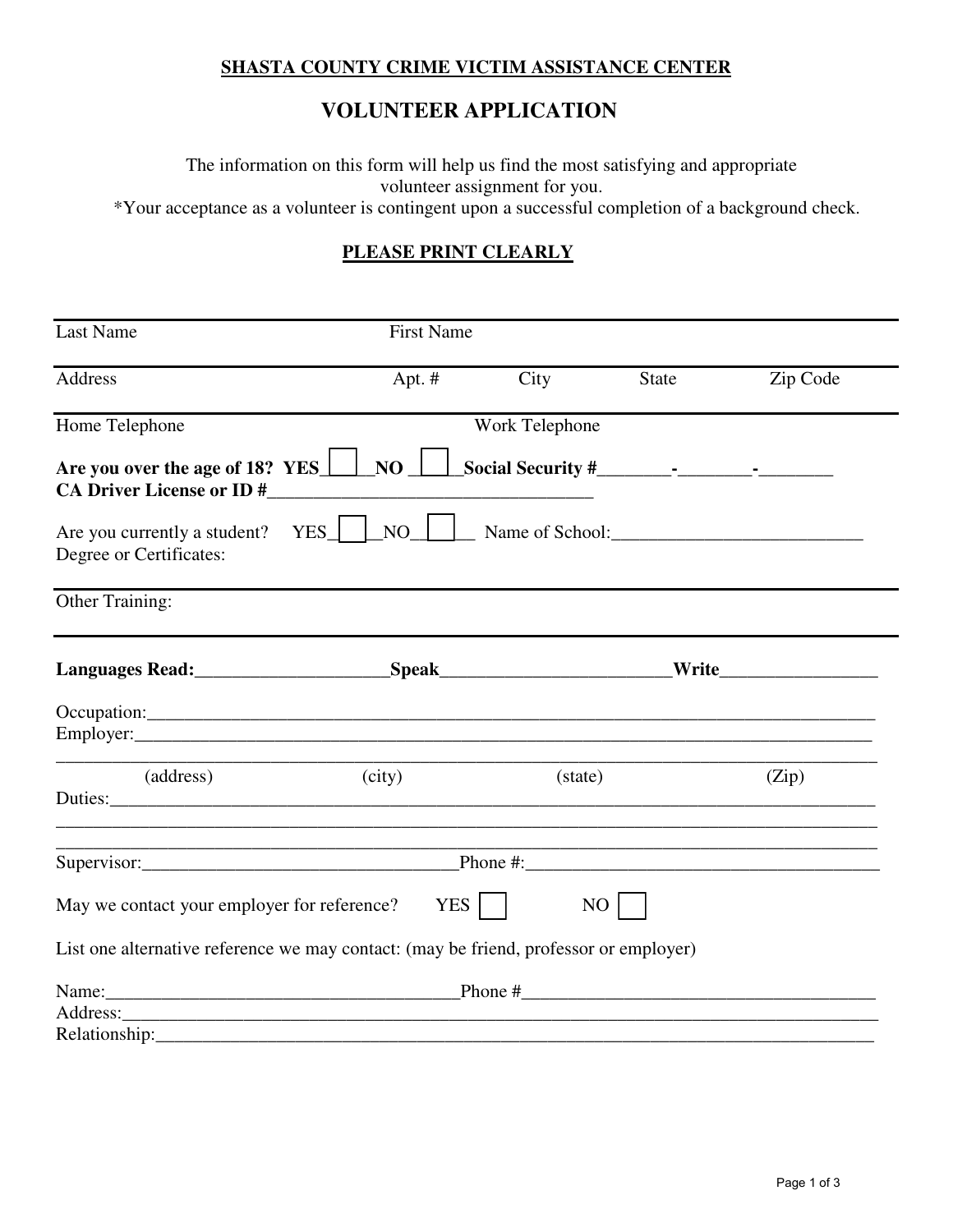| Prior Volunteer Experience (include dates): |  |
|---------------------------------------------|--|
|---------------------------------------------|--|

| List any job-related organizations, clubs, professional societies, associations which you may belong to:                                                                                                                                                                                                                                                                                                                                                                                                                                                                                                                                                                                                                                                    |           |                                                   |        |                 |               |
|-------------------------------------------------------------------------------------------------------------------------------------------------------------------------------------------------------------------------------------------------------------------------------------------------------------------------------------------------------------------------------------------------------------------------------------------------------------------------------------------------------------------------------------------------------------------------------------------------------------------------------------------------------------------------------------------------------------------------------------------------------------|-----------|---------------------------------------------------|--------|-----------------|---------------|
|                                                                                                                                                                                                                                                                                                                                                                                                                                                                                                                                                                                                                                                                                                                                                             |           |                                                   |        |                 |               |
| Time you have available for volunteer work: # Hours per week_____________________<br>Approximate Length of Commitment: 1-3 months 2-4 months 4-6 months 1 year+                                                                                                                                                                                                                                                                                                                                                                                                                                                                                                                                                                                             |           |                                                   |        |                 |               |
| Days and Hours available:<br><b>Monday</b> Tuesday                                                                                                                                                                                                                                                                                                                                                                                                                                                                                                                                                                                                                                                                                                          | Wednesday | <b>Thursday</b>                                   | Friday | <b>Saturday</b> | <b>Sunday</b> |
| Have you ever been convicted of a felony? YES NO<br>Have you ever been convicted of a misdmeanor in the last 5 years? YES NO<br>If yes, explain: state charge(s) when and where convicted and disposition of the case(s):                                                                                                                                                                                                                                                                                                                                                                                                                                                                                                                                   |           |                                                   |        |                 |               |
| *No applicant will be denied a volunteer opportunity solely on the grounds of conviction. The nature of the<br>offense, the surrounding circumstances and the relevance to the volunteering opportunity will be considered.*<br>Name one person to be notified in case of accident or emergency:                                                                                                                                                                                                                                                                                                                                                                                                                                                            |           |                                                   |        |                 |               |
|                                                                                                                                                                                                                                                                                                                                                                                                                                                                                                                                                                                                                                                                                                                                                             |           |                                                   |        |                 |               |
|                                                                                                                                                                                                                                                                                                                                                                                                                                                                                                                                                                                                                                                                                                                                                             |           |                                                   |        |                 |               |
| I understand that my individual services are being offered on a voluntary basis without anticipation of any<br>financial reimbursement and I shall indemnify and hold harmless CVAC, its Boards and Commissions and their<br>officers, agents and employees from and against all claims, demands, loss or liability of any kind or nature for<br>any possible injury incurred during volunteer service.<br>I also understand that by applying as a volunteer with CVAC, I will commit to the agency for a period of time<br>agreed upon myself and the Program Supervisor. As a volunteer with CVAC, I agree to maintain state<br>mandated automobile liability insurance. It is also my understanding that a routine criminal record check is<br>required. |           |                                                   |        |                 |               |
| Volunteer Signature:                                                                                                                                                                                                                                                                                                                                                                                                                                                                                                                                                                                                                                                                                                                                        |           |                                                   | Date:  |                 |               |
| Interviewed By:                                                                                                                                                                                                                                                                                                                                                                                                                                                                                                                                                                                                                                                                                                                                             | Date:     | <b>Office Use Only</b><br>Record Check Initiated: |        | Cleared:        |               |

Program Coordinator Signature\_\_\_\_\_\_\_\_\_\_\_\_\_\_\_\_\_\_\_\_\_\_\_\_\_\_Date:\_\_\_\_\_\_\_\_\_\_\_\_\_\_\_\_\_\_